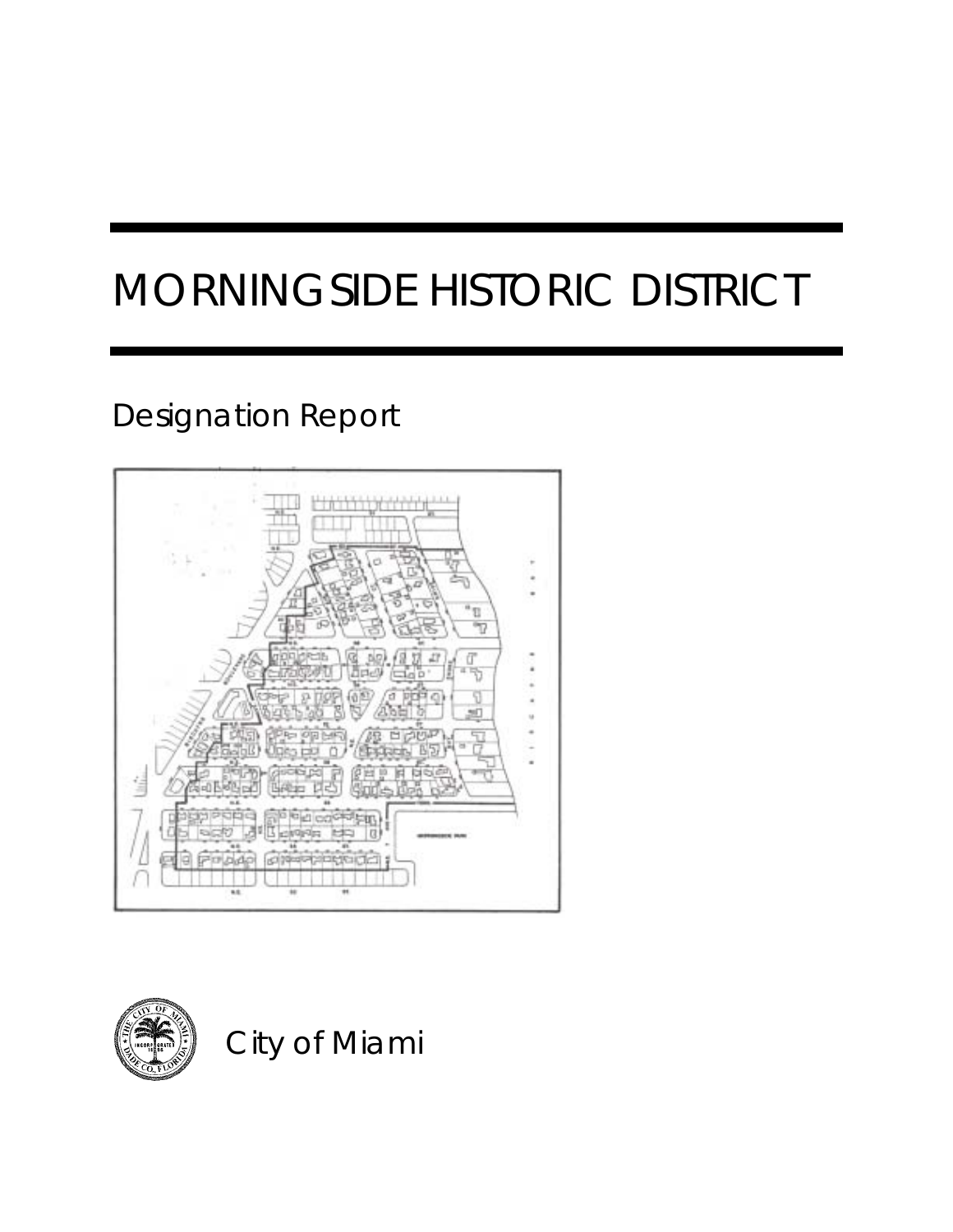### REPORT OF THE CITY OF MIAMI PLANNING DEPARTMENT TO THE HERITAGE CONSERVATION BOARD ON THE POTENTIAL DESIGNATION OF MORNINGSIDE HISTORIC DISTRICT AS A HISTORIC HERITAGE CONSERVATION ZONING DISTRICT

Sarah E. Eaton Historic Preservation Date **Consultant** 

Accepted by John Ward Clark

Designated by the Miami City Commission

Ordinance No. 9940 Date 12/20/84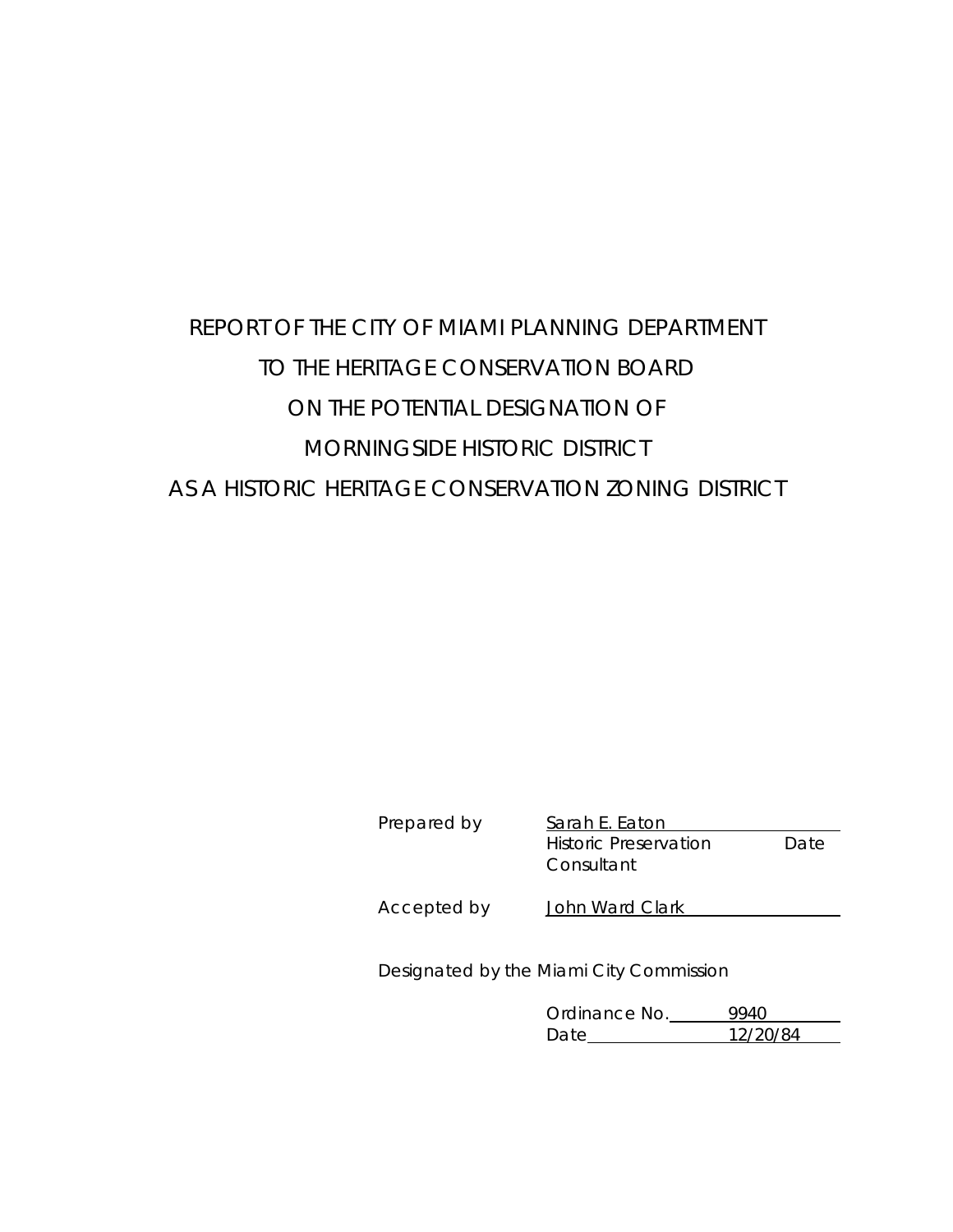#### **CONTENTS**

| L.  | <b>General Information</b> | 4  |
|-----|----------------------------|----|
| Ш.  | Significance               | 7  |
| Ш.  | Description                | 11 |
| IV. | <b>Planning Context</b>    | 18 |
|     | V. HC Zoning Elements      | 19 |
| VI. | Bibliography               | 20 |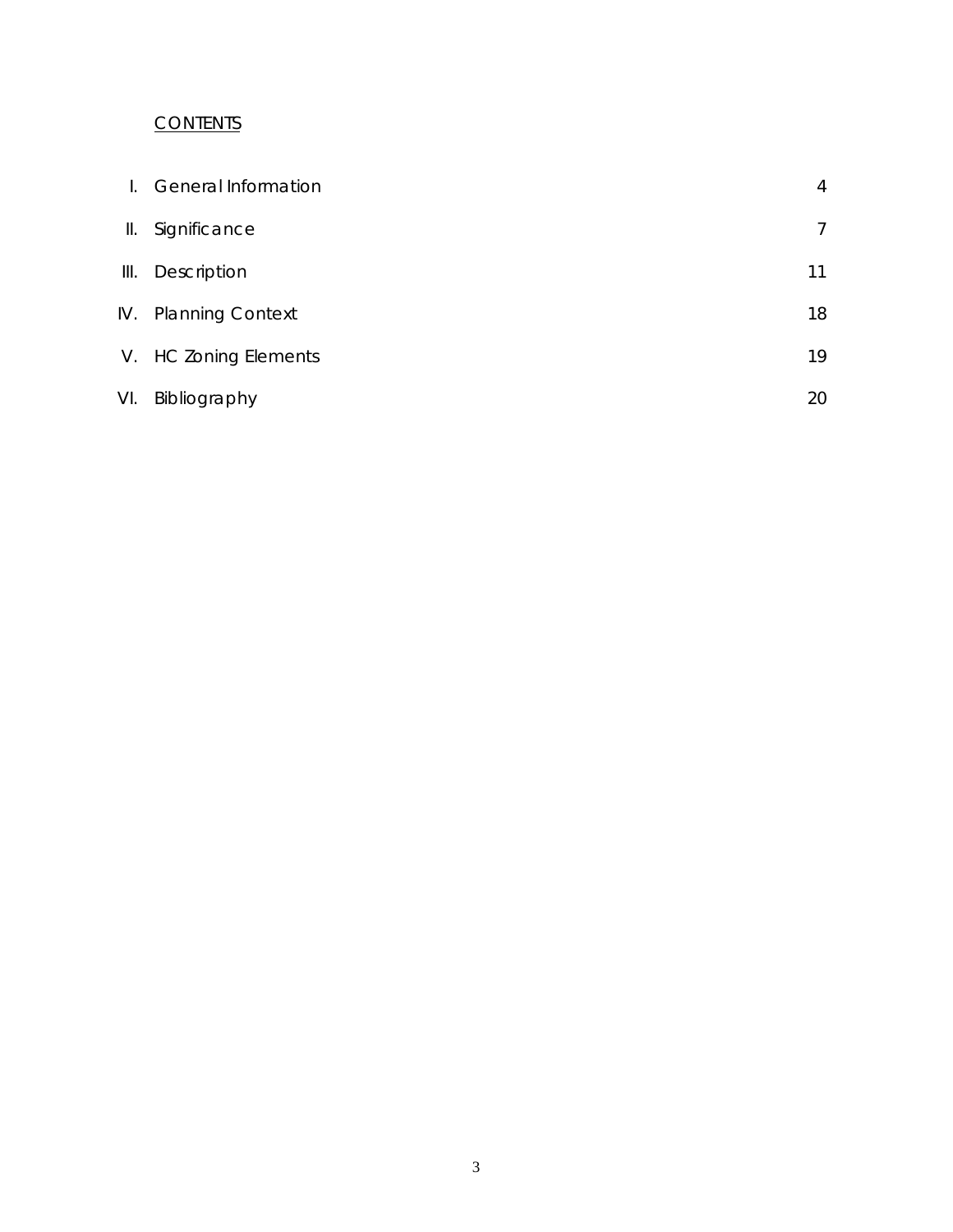#### **I. GENERAL INFORMATION**

Historic Name:

Bay Shore

Current Name:

Morningside Historic District

Location:

The area generally bounded by N.E. 60 Street on the north, Biscayne Bay and Morningside Park to the east, the rear lot line between N.E. 55 Street and N.E. 53 Street on the south, and Biscayne Boulevard on the west (see attached map).

#### Present Owner:

Multiple Owners – complete list of owners is available in the Planning Department.

#### Present Use:

Residential, commercial

Present Zoning District:

RS-2/2, R)-3/6

**HC Zoning Overlay District:** 

HC-1

#### Boundary Description of HC Zoning District:

The boundary of Morningside Historic District is shown as the heavy line on the attached map entitled "Spring Garden Historic District - Site Plan."

#### **HC Zoning Classification:**

Historic District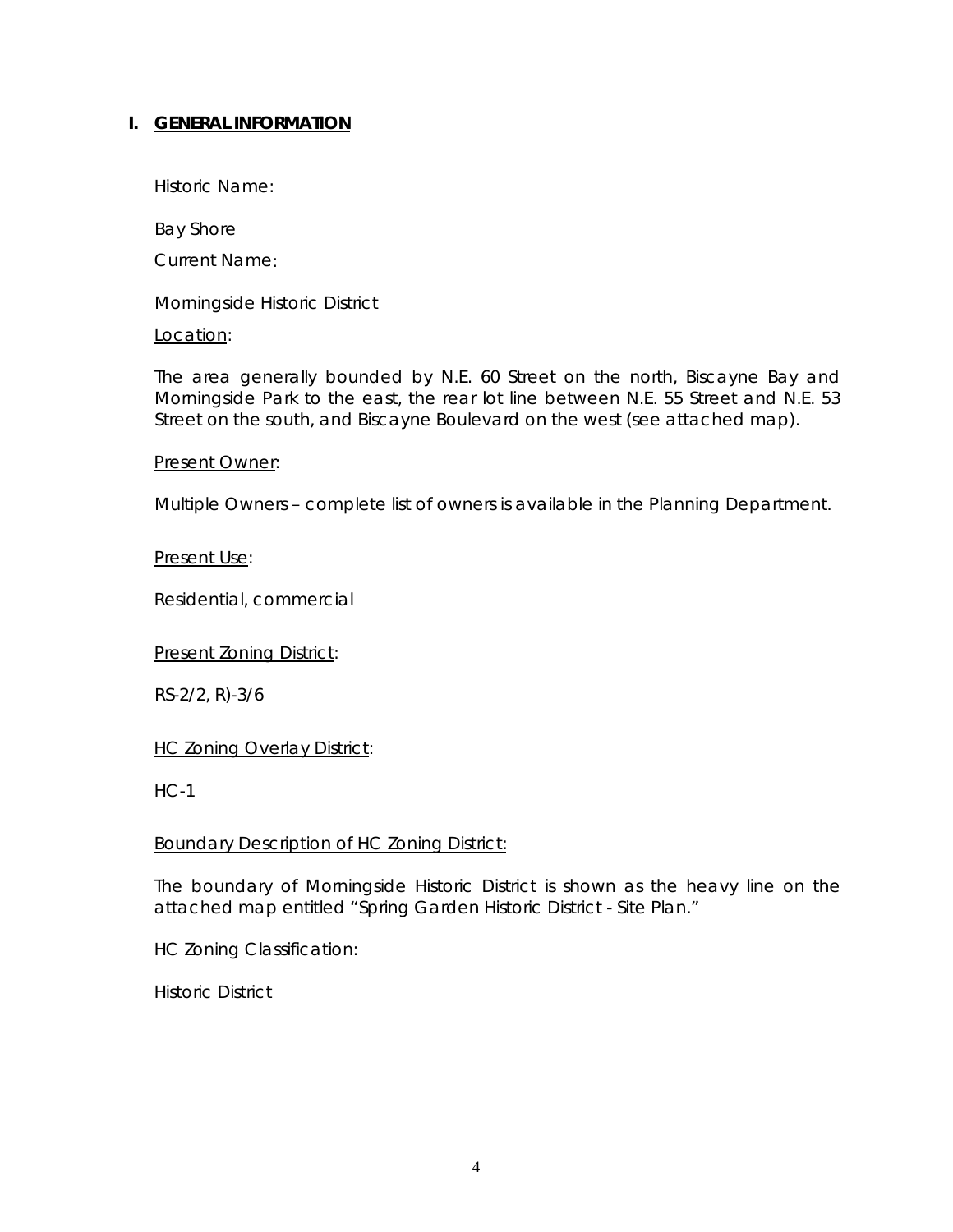## MORNINGSIDE HISTORIC DISTRICT



 **location**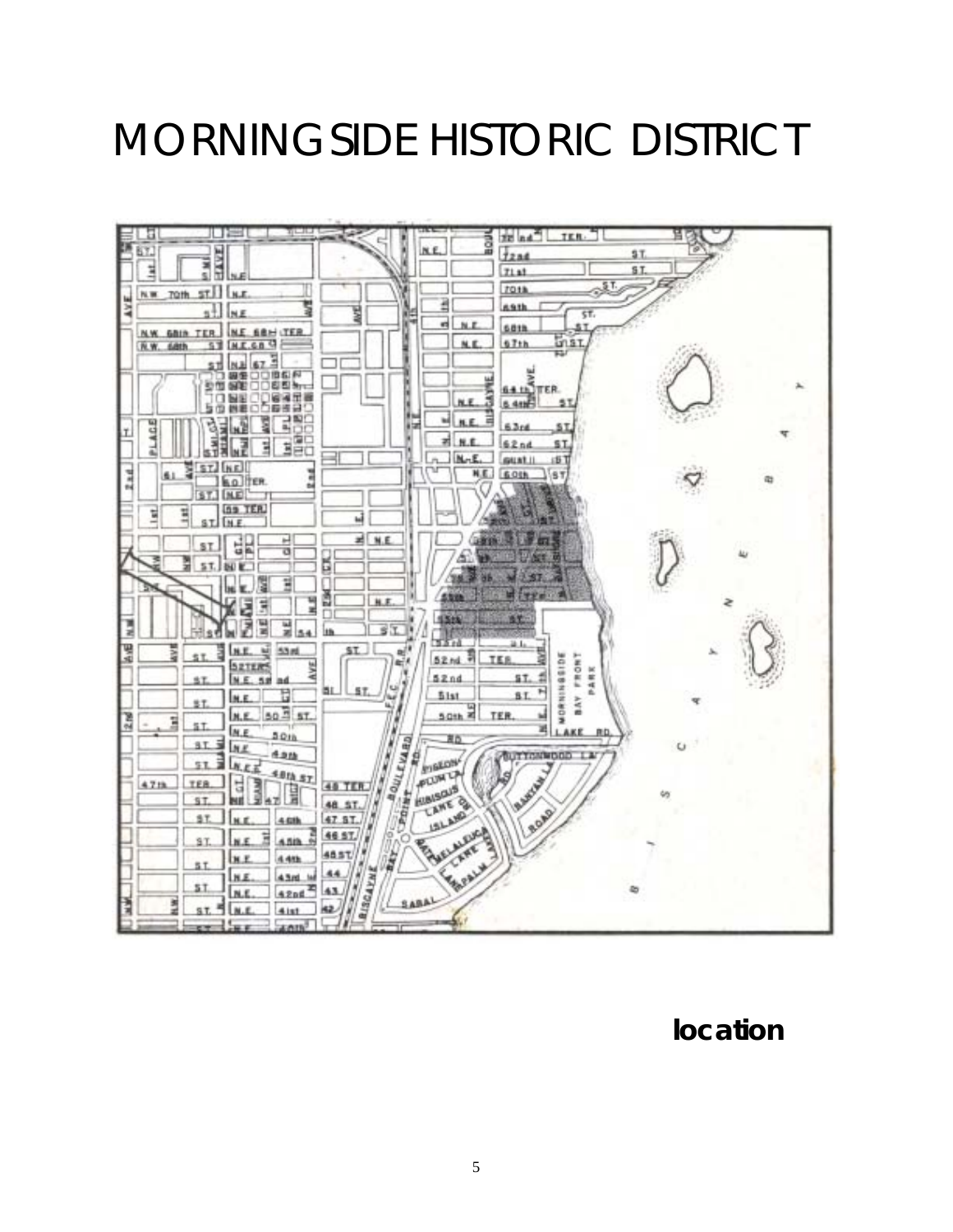## MORNINGSIDE HISTORIC DISTRICT



 **Site plan**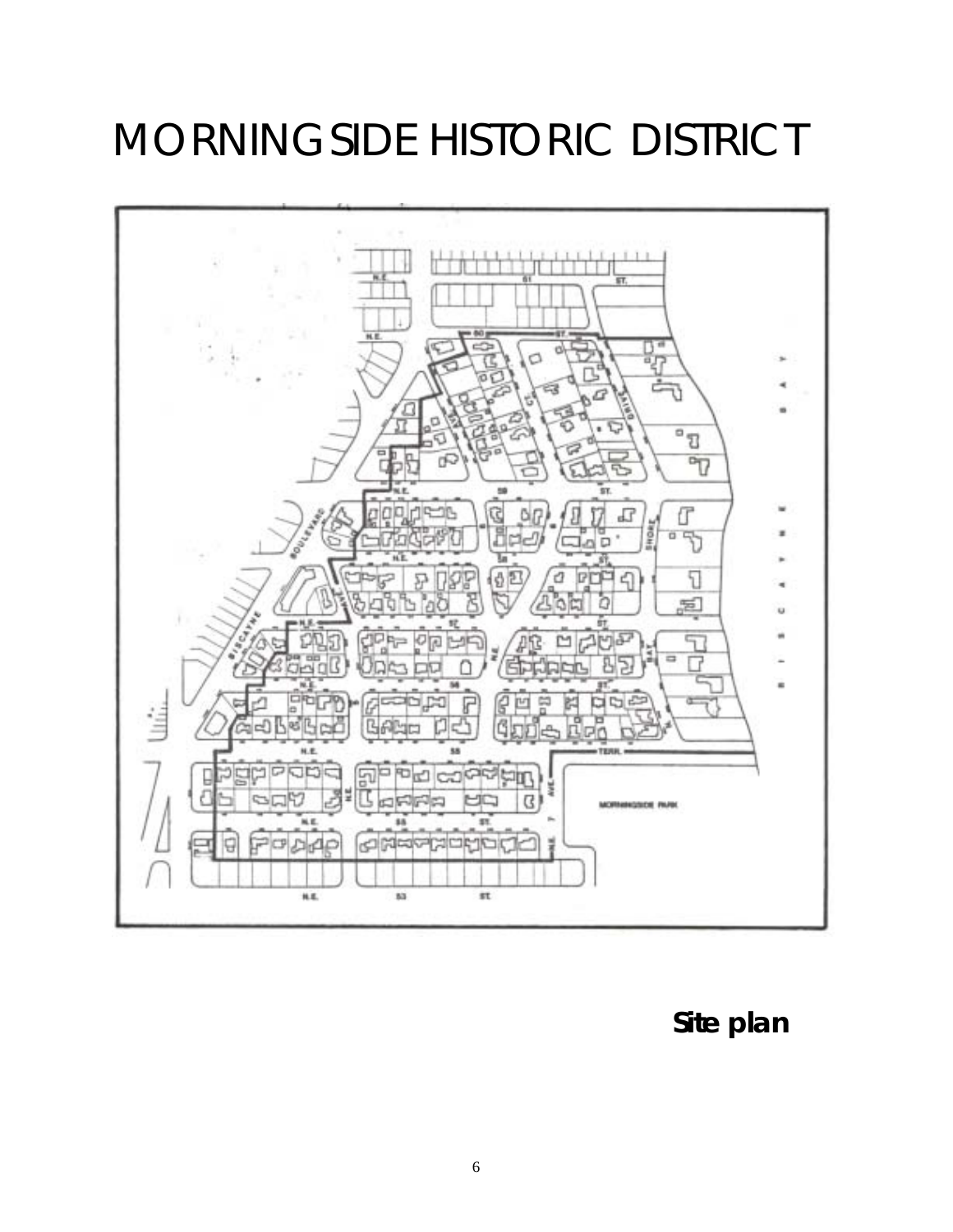#### **II. SIGNIFICANCE**

#### Statement of Significance:

The Morningside Historic District is significant to the history of architecture, landscape architecture, and community development in Miami. Developed primarily between 1922 and 1941, Morningside contains a wealth of Mediterranean, Art Deco, and vernacular style houses that reflect the diversity and direction of architectural design during the 1920's and 1930's. Morningside is one of Miami's best planned subdivisions, featuring wide, tree-lined boulevards that contribute to the character of the area. This neighborhood was envisioned as an exclusive, residential community, and its amenities and location on Biscayne Bay attracted many influential and prominent local residents. One of Miami's most intact historic neighborhoods, Morningside is the City's best remaining example of a boom-era suburb.

As Miami's population expanded during the lat 1920's and early 1920's, new subdivisions reached northward along Biscayne Bay. IN 1922, a large, undeveloped bayfront tract near the northern city limits was platted. Called Bay Shore, this area was subdivided by the Bay Shore Investment Company and was the first of three phases that would be developed by the company between 1922 and 1924.

James H. Nunnally, president of the Bay Shore Investment Company, envisioned Bay Shore as an exclusive residential community and planned for every modern convenience. Before the first lot was offered for sale, the subdivision was fully developed: streets, which bore such names in the community's infant years as Toxaway, Hibiscus, Cocoanut, and Albermarle, were paved and curbed; parkways were curbed and planted with trees and foliage; trees, foliage, shrubbery, and grass were planted between sidewalks and curbs; and street lighting was laid in underground conduits. As a promotional brochure, published in 1924, boasted:

> Thoughtfulness was the motto. Not one single feature of highly modernized improvements was to be left for future residents to provide. They were to get a finished homesite, with every utility – water, light, gas, and sewerage – provided in the most scientific manner . . . . Every feature which might tend toward comfort, convenience, dignity, and beauty was incorporated in the plan of development, and no detail was left unattended when the property was finally pronounced ready for delivery.

At a time when many lots in other Miami subdivisions were being sold undeveloped an unimproved, Bay Shore was notable for its carefully conceived plan for development.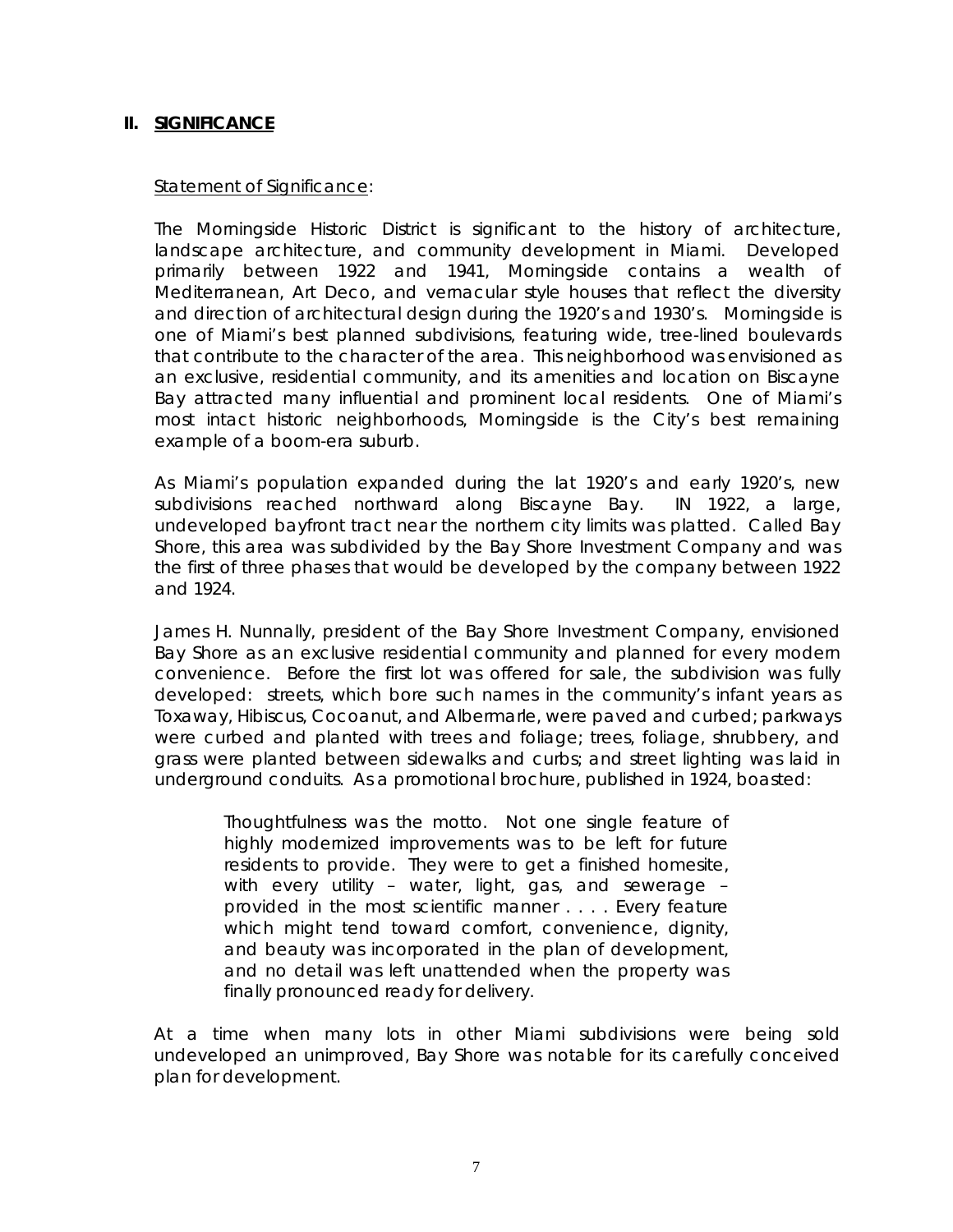The exclusiveness of the area was also guaranteed by the deed restrictions that the developers attached to each lot. These restrictions specified the minimum price of each house, ranging from a low of \$7,000 inland to \$13,000 along the Bay. Duplexes, apartment, and hotels were prohibited, as were houses constructed of wood. Building setbacks and lot frontage were also regulated, and the developer required that all plans be submitted for approval prior to construction.

Although Bay Shore developed steadily during the boom and even the Depression, the area witnessed its greatest building expansion between 1936 and 1941. In 1936 the neighborhood was expanded, and a small area south of Bay Shore, along N.E. 55 Street and N.E. 55 Terrace, was subdivided as Bayshore Plaza by Islands Incorporated. Although the houses were often smaller than those in the earlier subdivision, similar deed restriction guaranteed a continued high level of development.

Houses constructed in the Morningside Historic District reflect the eclecticism popular in the early twentieth century. The earlier buildings in the district are predominantly Mediterranean Revival in style, while structures built in the 1930's and early 1940's are frequently Art Deco. Outstanding examples of both styles are found here.

Morningside also features a large number of masonry vernacular buildings that frequently utilize elements of several styles. An unusual Tudor Revival style house and one of the City's best examples of Mission style architecture add to the area's architectural diversity.

Many of the buildings in the district utilize a variety of local materials, such as keystone and oolitic limestone, and decorative tropical motifs. Especially prevalent are wrought iron screen doors and precast concrete vents displaying palm trees, flamingos, and pelicans.

The Morningside Historic District features the work of more than 40 well-known local architects. Kiehnel and Elliott, who introduced the Mediterranean Revival style to South Florida, designed several houses, including those at 463 N.E. 55 Terrace, 527 N.E. 56 Street, and 759 N.E. 57 Street. Marion Manley, South Florida's first known female architect, designed the house at 598 N.E. 56 Street. The works of Gene Baylis, L. Murray Dixon, H. George Fink, Martin Hampton, Gordon Mayor, V.H. Nellenbogen, Paist and Steward, and Robert L. Weed are also represented here.

In addition to the quality of its buildings, the Morningside Historic District is also significant for its landscape architecture. Inspired by the designs of other suburbs and estates throughout the United States, the developers adapted these ideas to take full advantage of Miami's wealth of tropical trees and plants. After more than 4,000 trees had been planted, the subdivision presented the following appearance in 1924: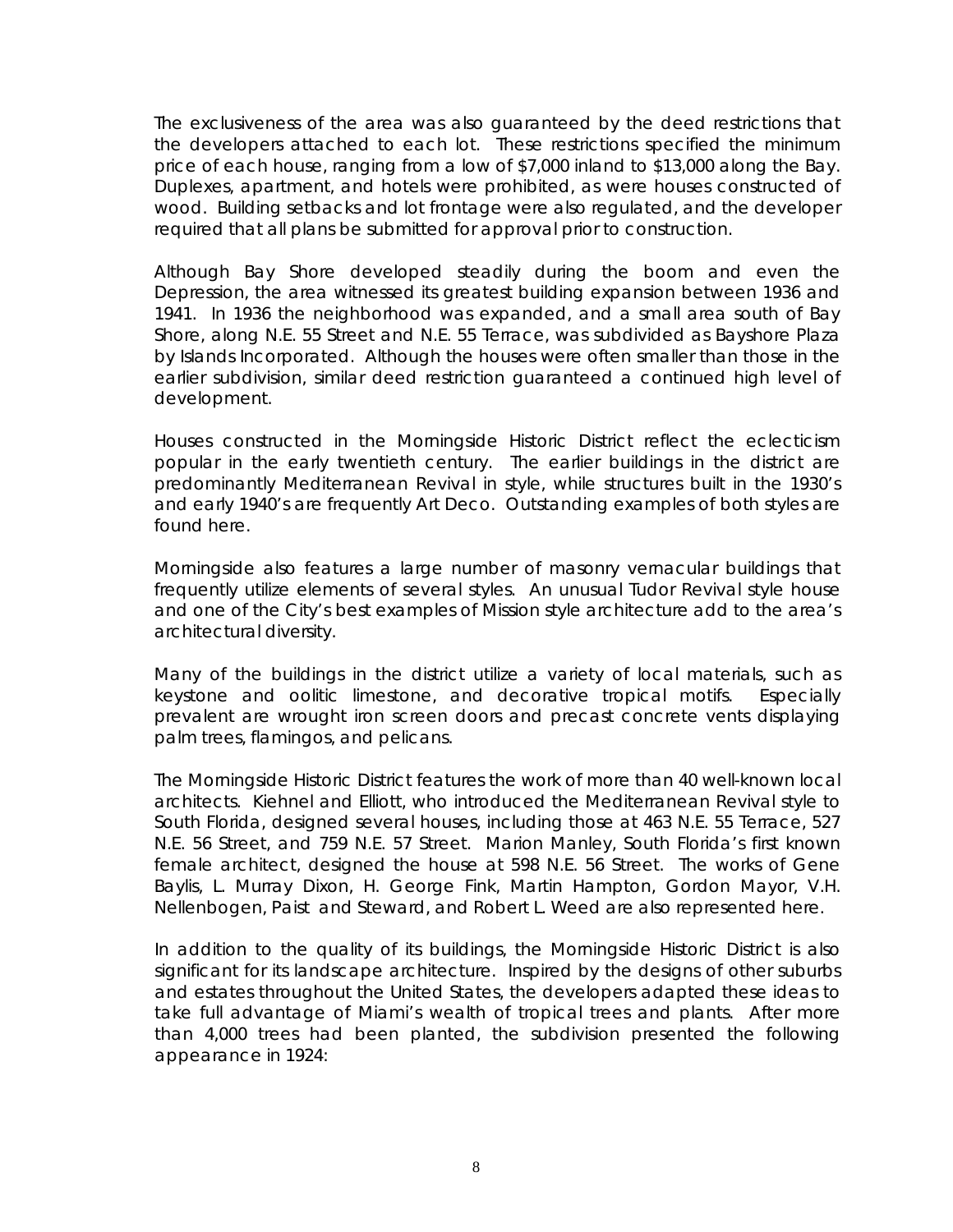A typical street intersection shows the wide parkway in the center of each boulevard, dividing traffic. In the center of the intersection is a circular island, graced with shrubbery. Between curbing and sidewalk is a wide greensward with trees and foliage. All corners are curved and foot crossings set back to increase the park effect of the view up and down the boulevard. Boulevards run at graceful angles and the parkways are of varying width and differ in floral adornment. Everywhere the view is like overlooking an immense garden, through which wind attractive passageways.

Today, Morningside contains a representative collection of the plant material used in residential landscaping over the past 60 years, and large numbers of trees continue to be planted in the area.

From its inception in 1922, Morningside has been home to many prominent and influential local residents. James H. Nunnally, president of the Bay Shore Investment Company, built his own house on the Bay in 1927. Other developers and financeers have also lived here, including Paul Scott, an attorney and president of the Biscayne Boulevard Company and the New Miami Shores Corporation, and Henry H. Filer, president of the Filer-Cleveland Company.

Many politicians and government officials built home in Morningside, including Frank Wharton, an early mayor and city manager during the 1920's; Perrine Palmer, a later mayor; and William Lehman, current U.S. congressman.

Laura Cushman, one of Florida's most respected educators and founder of The Cushman School, continues to live in the house built by her father in 1925. Sidney Meyer, secretary-treasurer of Wometco Theaters, built a house in Morningside, as did Harold Steward, a local architect with eth prominent firm of Paist and Steward. Lawyers, physicians, realtors, business magnates, and other executives have populated Morningside throughout its history.

The Morningside Historic District stands today as one of Miami's most intact historic neighborhoods. Despite the number of post-1941 buildings in the area, Morningside retains a high degree of historic and architectural integrity. This is due, in part, to the fact that most later buildings are not intrusive, but respect the earlier structures in scale, setback, materials, and workmanship. The majority of neighborhood residents recognize the special character of the area and desire its continued preservation.

#### Relationship to Criteria for Designation:

The Morningside Historic District is eligible for designation under the following criteria: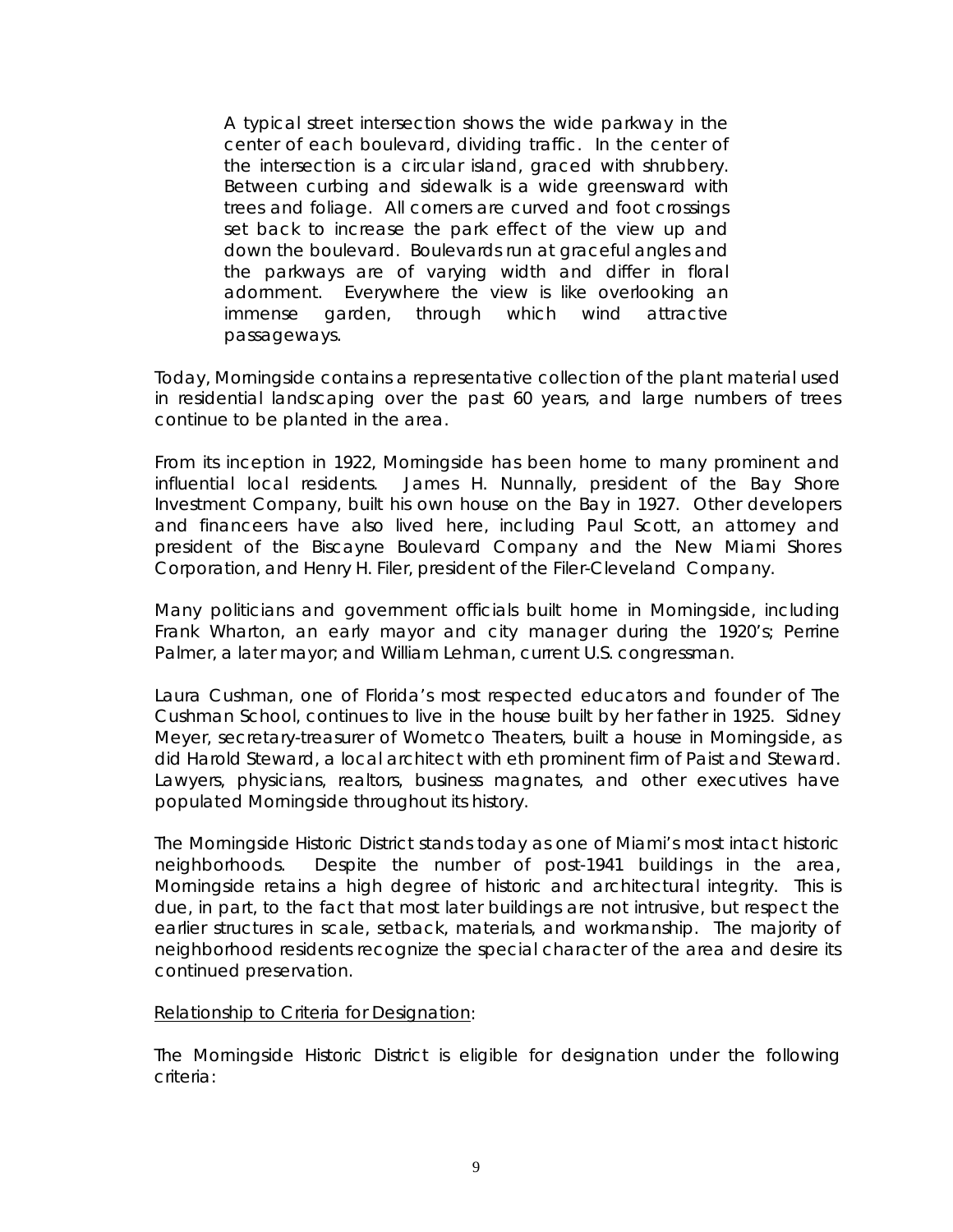1. Is associated in a significant way with the life of a person important in the past.

> The Morningside Historic District has been home to many of Miami's prominent and influential citizens. These individuals have been important in such fields as politics and government, community planning, commerce, education, law, architecture, and communications.

3. Exemplifies the historical, cultural, political, economic, or social trends of the community.

> The Morningside Historic District is Miami's most intact historic neighborhood and is the City's best remaining example of a boom era subdivision. It reflects the type of development activity that occurred in Miami during the early 1920's.

4. Portrays the environment in an era of history characterized by one or more distinctive architectural styles.

> The Morningside Historic District reflects the diversity and direction of architectural design during the 1920's and 1930's. The neighborhood contains a wealth of Mediterranean Revival, Mission, Art Deco, and vernacular style buildings.

5. Embodies those distinguishing characteristics of an architectural style, or period, or method of construction.

> The Morningside Historic District contains a number of outstanding examples of Mediterranean Revival, Mission, Art Deco, Tudor Revival, and vernacular style buildings.

6. Is an outstanding work of a prominent designer or builder.

The Morningside Historic District contains several fine examples of the work of Miami's prominent architects. Kiehnel and Elliott, Marion Manley, Paist and Steward, V.H. Nellenbogen, L. Murray Dixon, and H. George Fink are represented here.

8. By being part of or related to a subdivision, park, environmental feature, or other distinctive area, should be developed or preserved according to a plan based on a historic, cultural or architectural motif.

> The Morningside Historic District is one of the most distinctive subdivisions in northeast Miami. The area's historic and architectural character should be preserved as a reminder of Miami's past.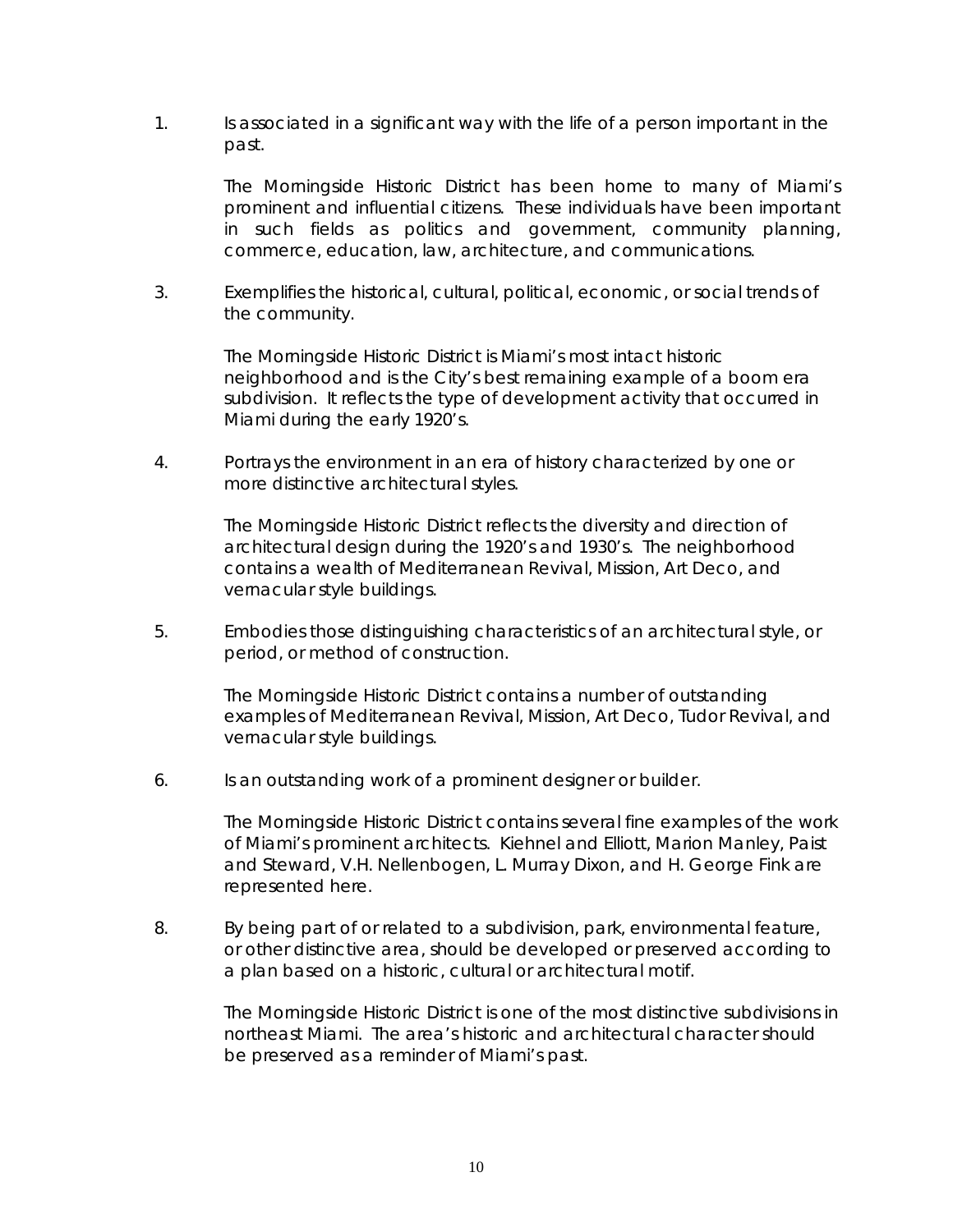#### **III. DESCRIPTION**

Morningside Historic District is a well-defined residential area located in northeast Miami on Biscayne Bay. Encompassing an area of approximately 100 acres, the district includes 218 buildings, all of which are detached, single-family houses. A wide variety of architectural styles is represented here, including Mediterranean Revival, Mission, Art Deco, and vernacular. Morningside is also noted for its wide, tree-lined boulevards and its plentiful, flowering trees and lush foliage.

The Morningside Historic District is comprised of three subdivisions that were platted between 1922 and 1924 and a later subdivision, platted in 1936. The earlier subdivisions were laid out with irregular lot lines and streets running in a diagonal direction to assure each homesite a view of the Bay and the full effect of its cooling breezes. Inland lots are generally 60 feet wide, with larger estates along Biscayne Bay.

A majority of houses in the district were constructed between 1922 and 1941, the area's major period of significance. Approximately 42 houses were built during the boom era (1922-1926), while 31 were constructed during the bust and Depression (1927-1935). The greatest period of activity occurred before World War II, with 73 houses built between 1936 and 1941. Construction came to a virtual halt during the war years, with only two houses built, but resumed in 1946. Since 1946, 70 buildings have been erected.

A majority of post-1941 buildings are small, single-family residences that respect the architectural character of the district. Few major intrusions have been constructed here.

Architecturally, the Morningside Historic District reflects the diverse styles of the early twentieth century. Mediterranean Revival style buildings predominate and are generally two stories in height. These buildings feature round arched windows, cornice moldings, decorative tiles, wrought iron work, and the ubiquitous Mission tile roof.

Although Mediterranean Revival style houses continued to be built in the 1920's and 1930's, the Art Deco style increased in popularity during the late 1930's. Characterized by a linear or angular composition, these buildings feature stylized decoration around windows and doors, a prominent entryway, and glass block.

Masonry vernacular style houses were built throughout the area's development. While some vernacular houses are virtually stripped of ornamentation, others feature a combination of styles that defy classification.

The majority of the buildings in the district have been altered. Typical alterations include the installation of contemporary windows, doors, roofing, and awnings, and the addition and/or enclosure of porches, garages, and porte-cocheres.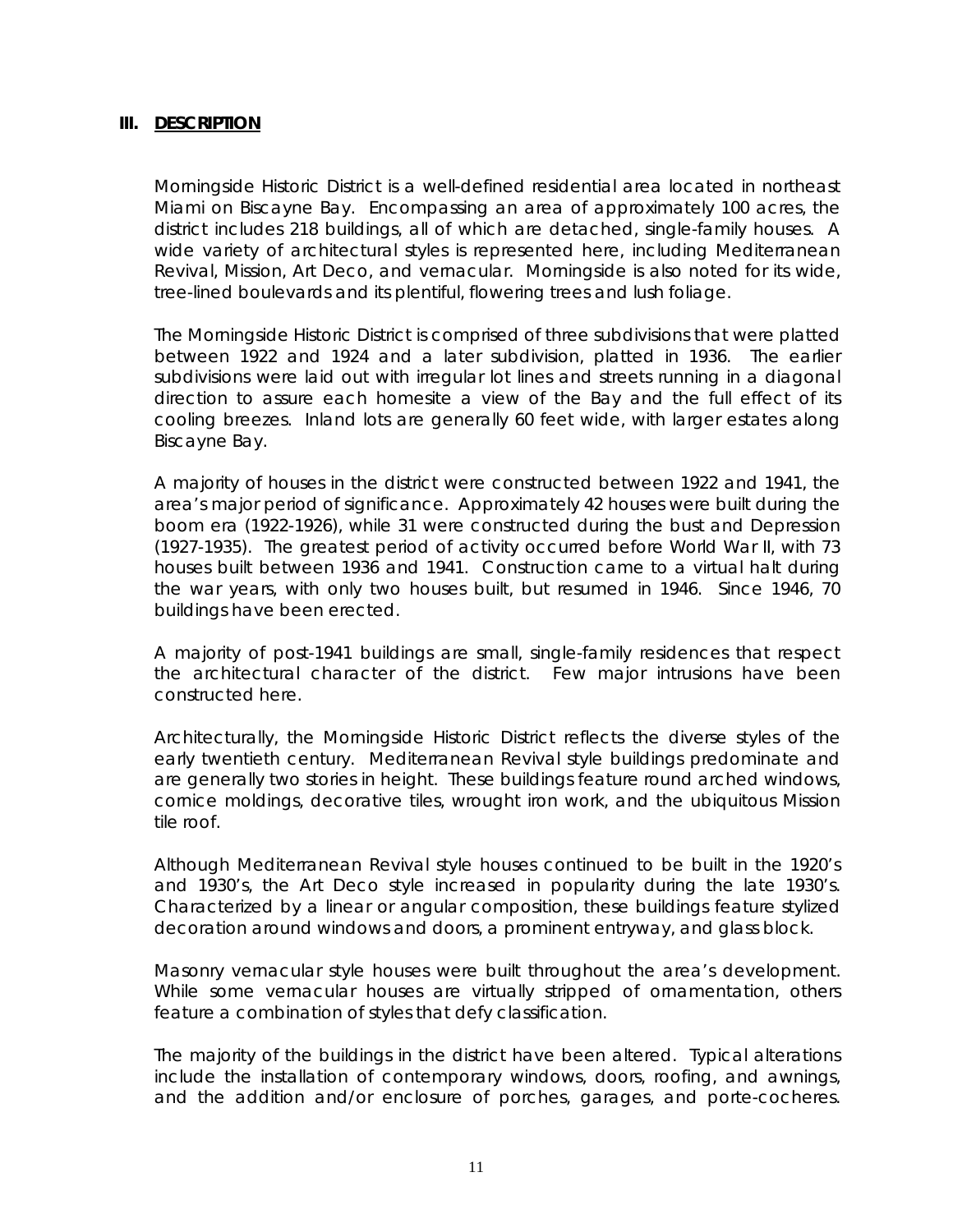Several houses have been more significantly altered by the removal of important architectural features. Despite these alterations, however, the original character, massing, and setback of most houses within the district has not changed.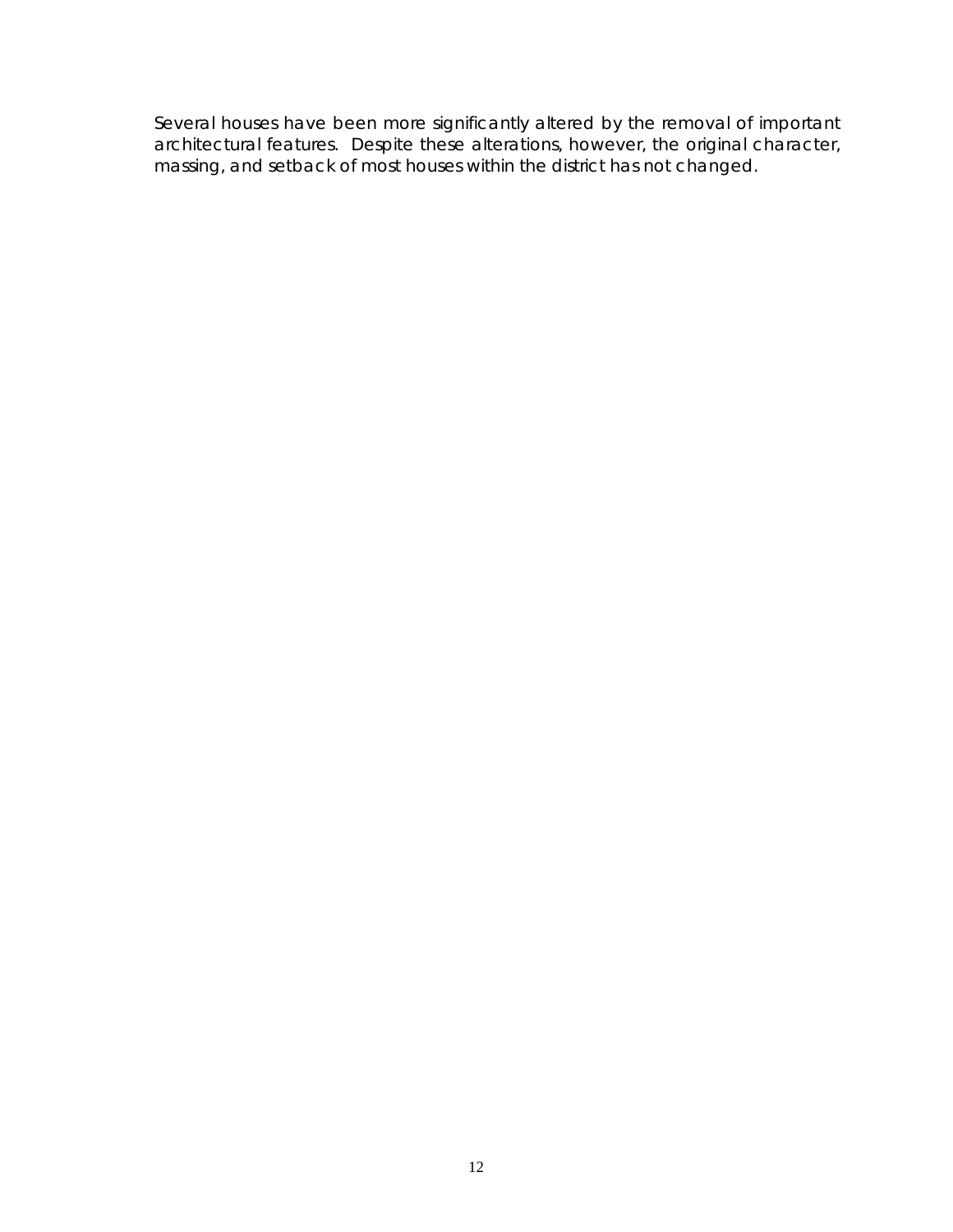

Morningside Historic District Northwest corner of N.E. 59 Street and N. Bay Shore Drive 1984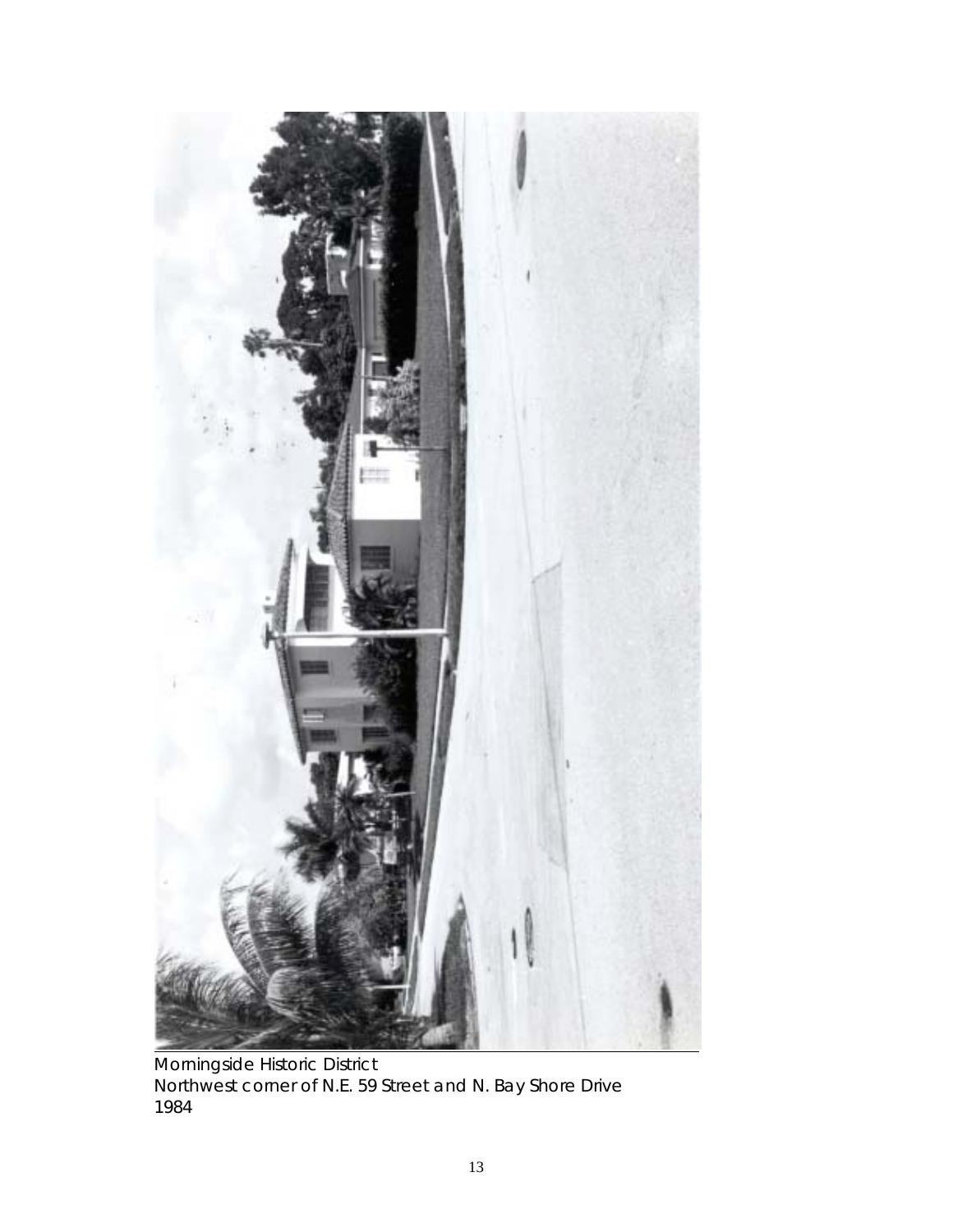

Morningside Historic District Westerly view of N.E. 58 Street at N.E. 6 Avenue 1984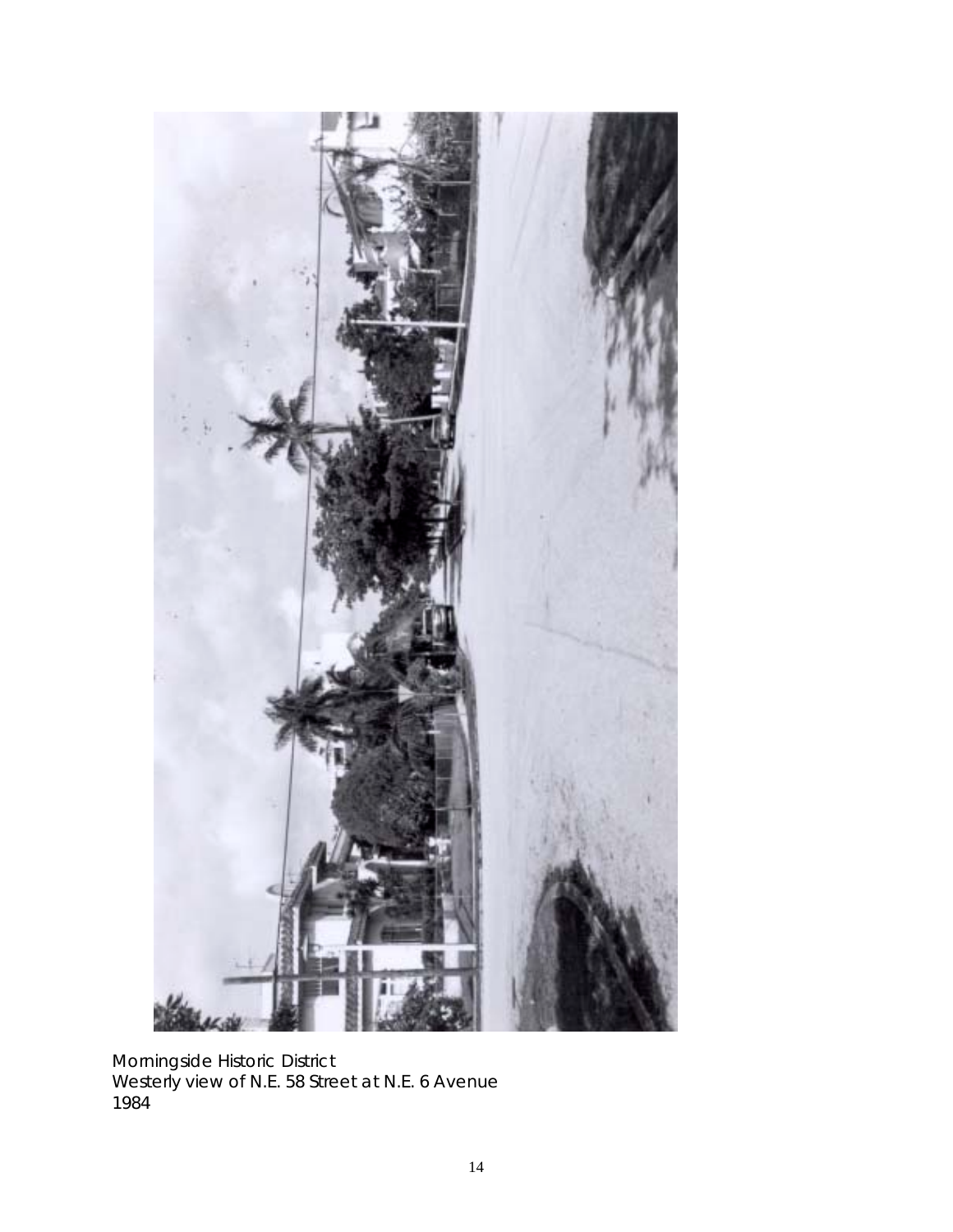

Morningside Historic District Northeast Corner of N.E. 56 Street and N.E. 6 Avenue 1984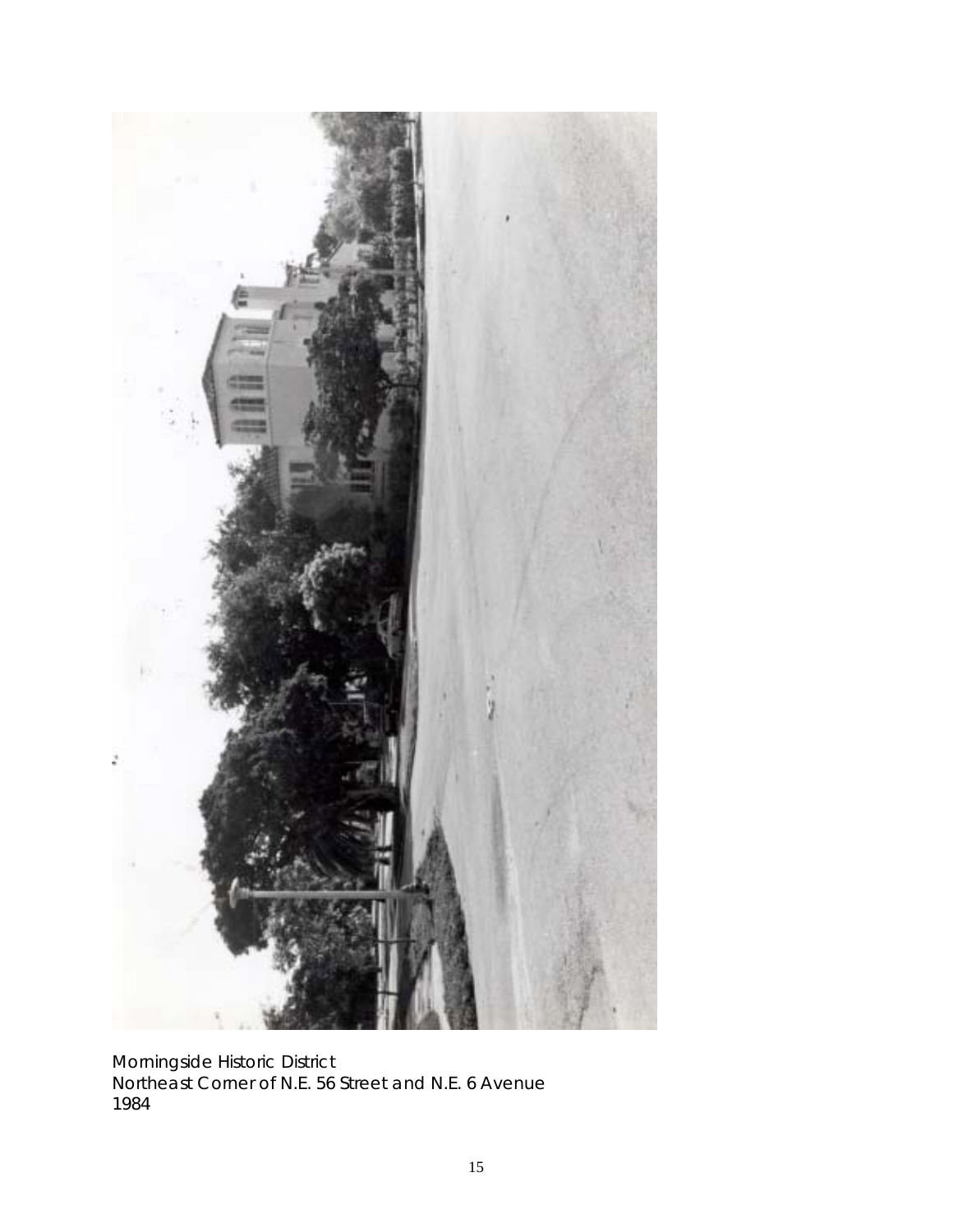

Morningside Historic District

North Bay Shore Drive Between N.E. 59 Street and N.E. 60 Street (facing northeast) 1984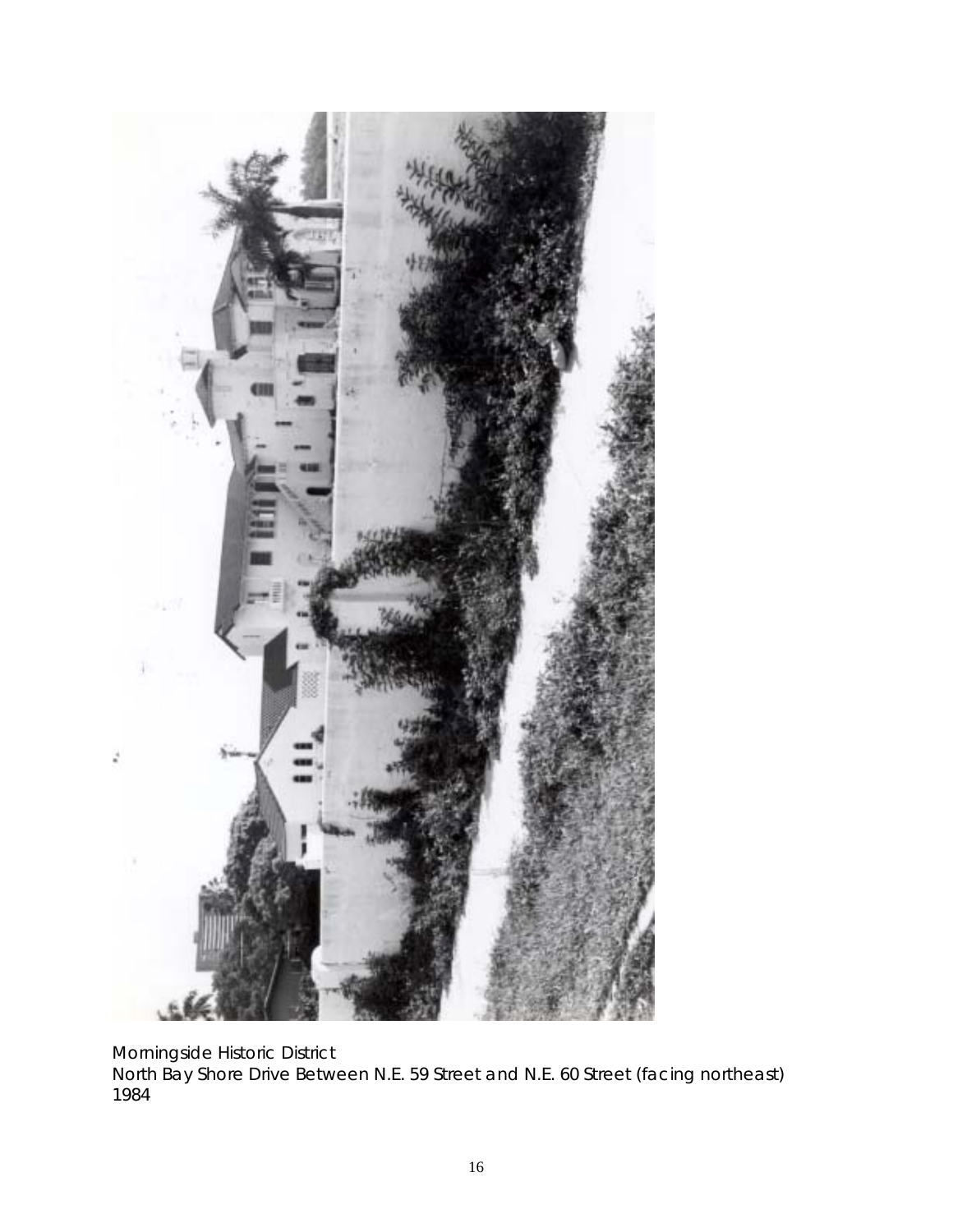

Morningside Historic District Northeast corner of N.E. 59 Street and N. Bay Shore Drive 1984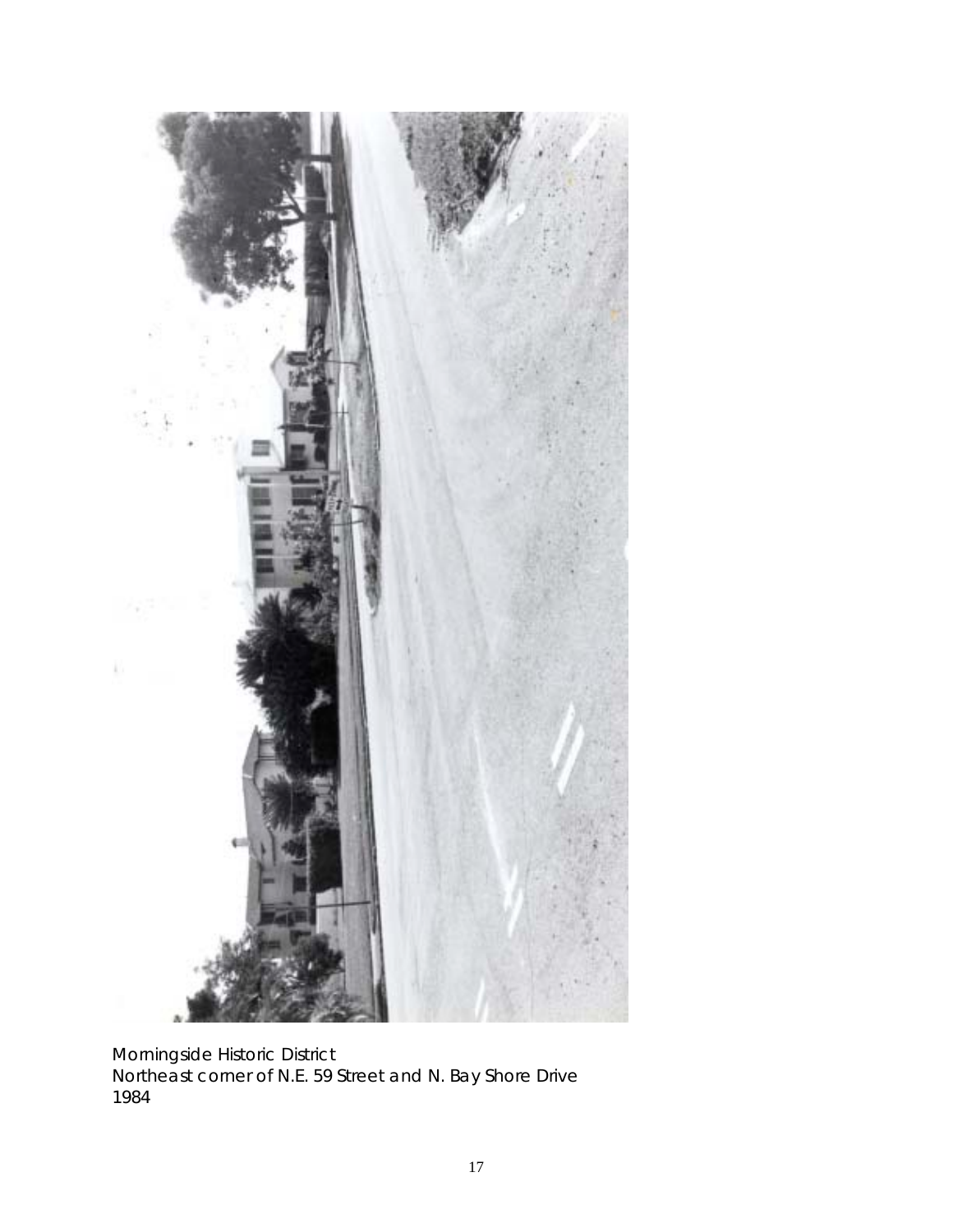#### **IV. PLANNING CONTEXT**

#### **Present Trends and Conditions:**

The Morningside Historic District is a stable residential neighborhood of detached, single-family homes, with commercial uses along Biscayne Boulevard. The houses are primarily owner-occupied, and the majority are well cared for. Morningside survived the suburban flight of the 1950's and 1960's and is now attracting younger residents. A major focal point of Morningside is Morningside Park. Located outside the historic district, the park is a 42-acre expanse along Biscayne Bay.

The Morningside Civic Association is an active neighborhood group that monitors neighborhood activities and lobbies for improvements. The Association represents the entire Morningside area, which includes a newer area south of the historic district. A trouble spot in the neighborhood is Biscayne Boulevard and its problems with prostitution and drugs. Although efforts have been made to improve the situation, the perception of crime still lingers.

#### Conservation Objectives:

Historic district designation is intended as a tool to preserve the character of Morningside and protect it from undesirable encroachments. As originally proposed by the Planning Department, the district included all property east of Biscayne Boulevard and between N.E. 55 Street and N.E. 60 Street. Both the Heritage Conservation Board and the Planning Advisory Board approved these boundaries as presented. However, in the course of the public hearing process, the Planning Department discovered opposition to the district from some owners of buildings on Biscayne Boulevard, mostly owners of buildings that are not historic.

Although the Planning Department continues to stand by its original recommendation, the Department has also presented an acceptable alternative. This alternative would follow the existing zoning boundary and thus would exclude all properties on Biscayne Boulevard from the historic district. This alternative was approved by the City Commission on First Reading. This alternative was revised on Second Reading to exclude one additional property adjacent to the Biscayne Boulevard frontage.

These conservation objectives for the Morningside Historic District can best be achieved by maintaining the present residential zoning within the neighborhood. An HC-1 zoning overlay district will maintain the existing zoning, requiring only the review of physical changes to the properties. The Planning Department also intends to propose the application of an SPI district for those Biscayne Boulevard properties to encourage quality redevelopment through zoning incentives.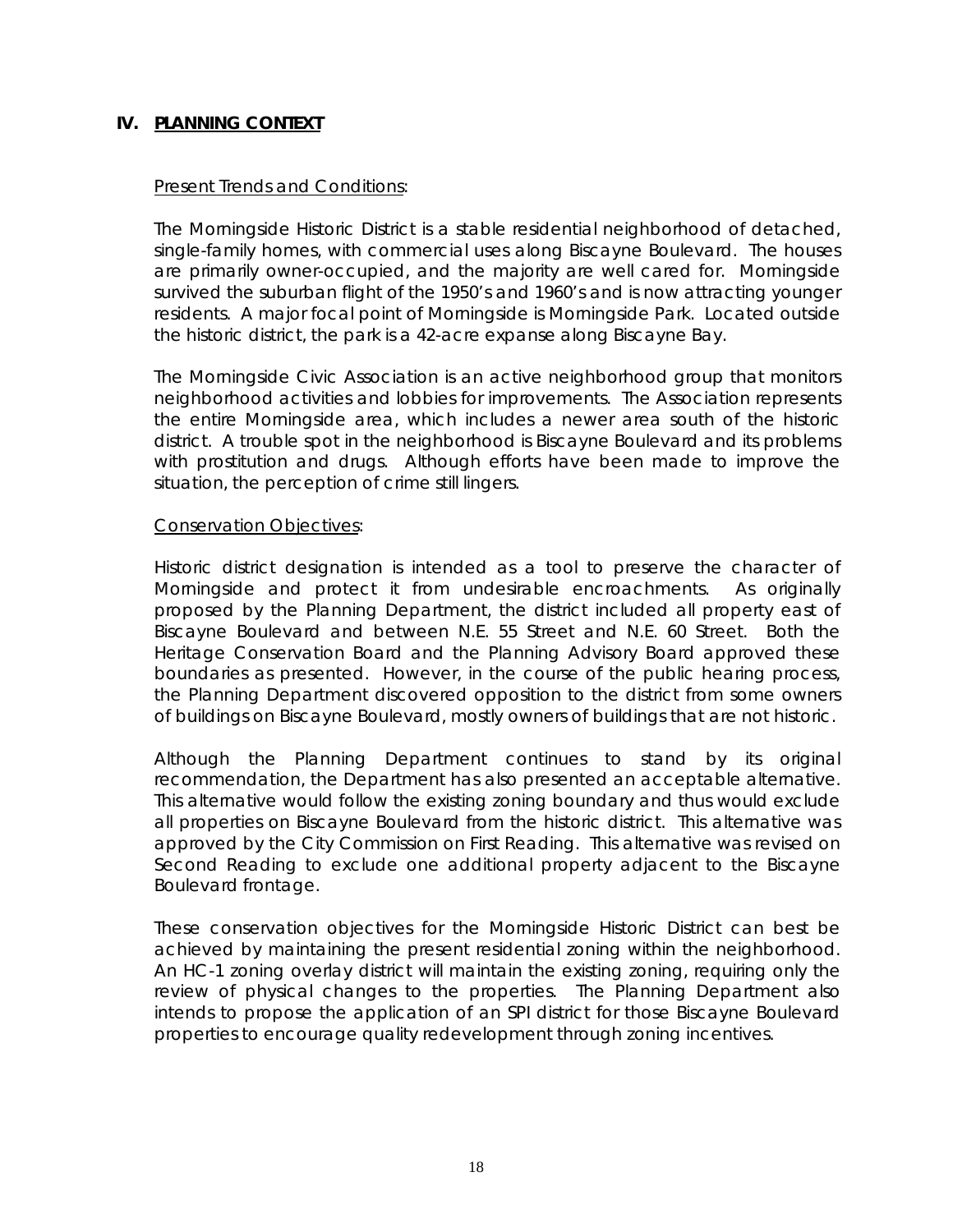#### **V. HC ZONING ELEMENTS**

#### Boundaries:

The boundaries of the Morningside Historic District have been drawn to include that portion of the present Morningside neighborhood which contains a predominance of buildings constructed between 1922 and 1941. The boundaries also follow those of the original Bay Shore subdivisions, platted between 1922 and 1924 (located east of Biscayne Boulevard only), and the Bayshore Plaza subdivision, platted in 1936. Although platted later, Bayshore Plaza contains houses similar in age and architectural style to those in Bay Shore.

Specifically, N.E. 60 Street was selected as the northern boundary because of the historical factors mentioned above and because the area north of this street contains few historic buildings. On the east, Biscayne Bay and the Morningside Park form natural physical boundaries. The rear lot line between N.E. 55 Street and N.E. 53 Street was selected as the southern boundary for historical reasons and because the majority of houses south of this line were constructed after 1941. The existing zoning boundary was selected as the western edge, thus excluding all commercial properties on Biscayne Boulevard. Lot 5 of Block 16 of the plat of BAY SHORE UNIT NO. 2 (9-98), which abuts these commercial properties, is also excluded.

#### Major Exterior Surfaces Subject to Review:

The major exterior surfaces subject to review shall include all facades visible from a public right-of-way.

#### Major Landscape Features Subject to Review:

The major landscape features subject to review shall include all features which are subject to requirements for tree removal permits, as set forth in Chapter 17 of the City Code.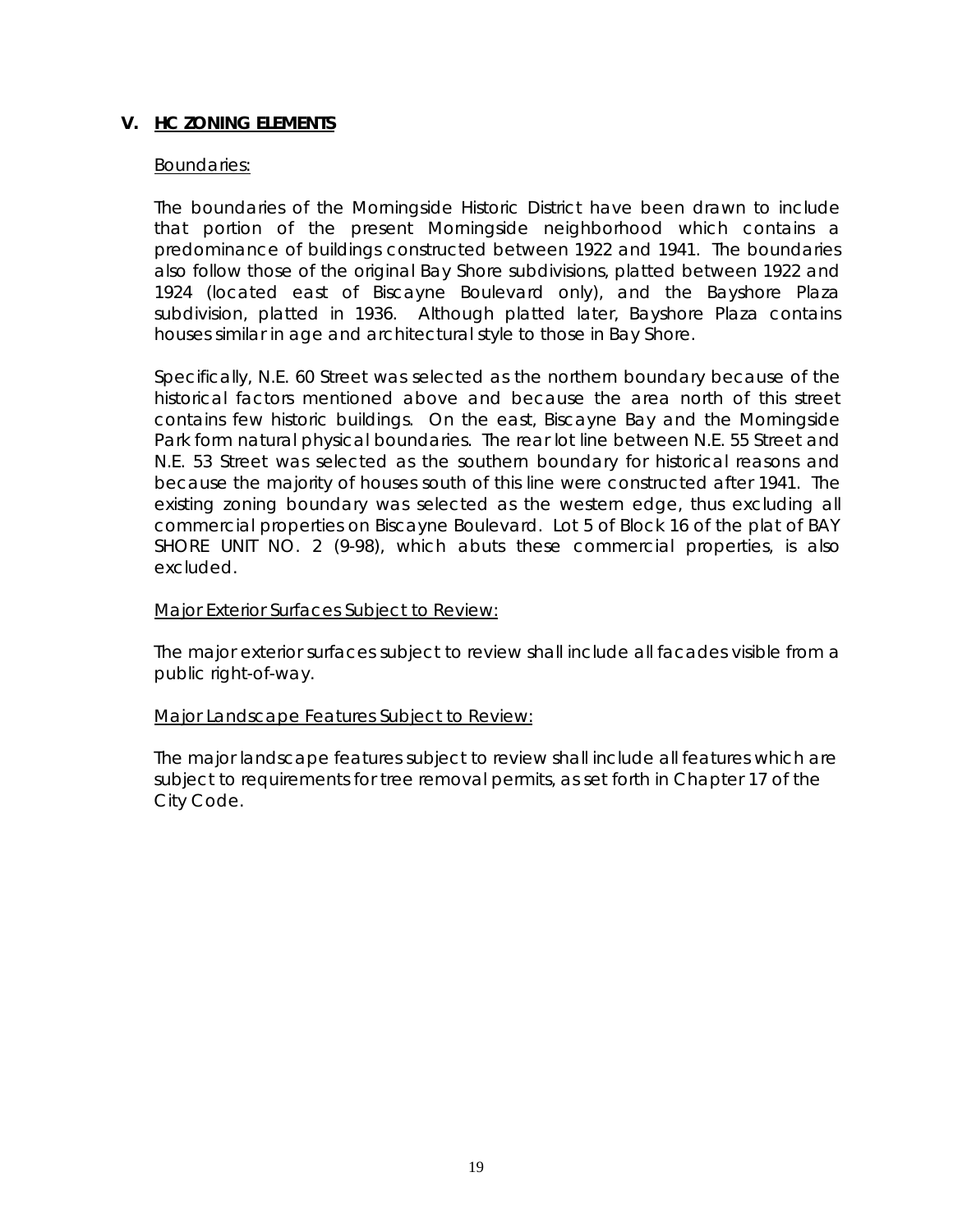#### **VI. BIBLIOGRAPHY**

Dade County, Florida. Community and Economic Development. Historic Preservation Division. Dade County Historic Survey, Site Inventory Files.

Dade County, Florida. County Recorder's Office. Abstract Books.

Dade County, Florida. Country Recorder's Office. Deed Books.

Dunlop, Beth. "Morningside." The Miami Herald, 25 March 1979, p. 1G.

Florida Architecture and Allied Arts. 1935 -1941.

- Hopkins, G.M. Plat Book of Greater Miami, Florida and Suburbs. Philadelphia: G.M. Hopkins Co., 1925, 1936, 1981.
- Junkin and Erdmans Co. "Bay Shore: On the Shore of Biscayne Bay." Promotional brochure. Copy on file in P.K. Yonge Collection, University of Florida, Gainesville, Florida, [1924].
- Metropolitan Dade County. From Wilderness to Metropolis. Miami: Metropolitan Dade County, 1982.

Miami Daily News. Real Estate Advertisements, 1923 - 1939.

- Miami, Florida. Fire, Rescue, and Inspection Services Department. Building and Zoning Division. Building Permits, 1923 to present.
- Miami, Florida. Fire, Rescue, and Inspection Services Department. Building and Zoning Division. Plumbing Permits, 1919 to present.
- Miami, Florida. Fire, Rescue and Inspection Services Department. Building and Zoning Division. Real Property Records.
- Miami, Florida. Historical Association of Southern Florida. Photographic Files.

Miami, Florida. Public Works Department. Plat Books.

- The Miami Herald. Real Estate Advertisements, 1923 1939.
- A Monograph of the Florida Work of Kiehnel and Elliot, Architects. Miami: Miami Post Publishing Co., 1938.
- Parks, Arva Moore. Miami: The Magic City. Tulsa: Continental Heritage Press, 1981.